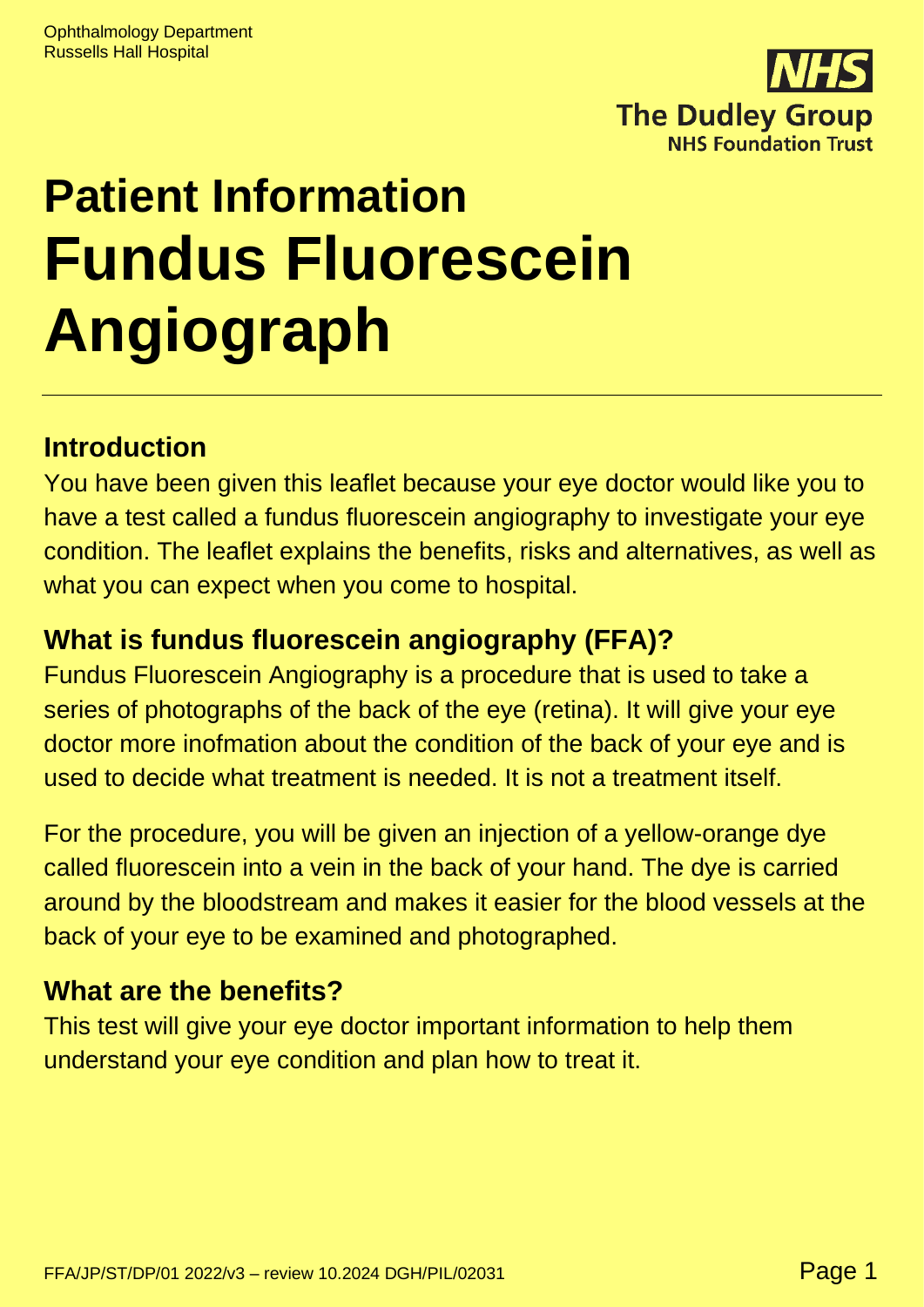### **What are the possible side effects?**

You may get:

- Waves of nausea (feel sick) and occasionally be sick 30 60 seconds after the injection, especially if you have had a heavy meal before the test. For this reason, it is a good idea not to have a heavy meal before your appointment.
- Sneezing.
- A strange taste at the back of the mouth after the injection.
- The injection site can be painful if the dye leaks from the vein into the surrounding tissue.
- A mild headache.
- An allergic reaction. Please let the doctor know if you have multiple allergies or have had a severe allergic reaction before.

# **What are the alternatives?**

Your doctor has recommended that a fundus fluorescein angiography is the best way to get a detailed picture of the condition of your eyes. If you do not wish to have the test, we may not be able to monitor the condition of your eyes as accurately.

## **How long does it take?**

The test takes about 20 – 30 minutes, although you will probably be at the hospital for approximately two hours.

## **What do I need to do before the test?**

As your eyes will be blurry after the test, you may want to arrange for someone to come with you. Also, please note that you will not be able to drive after the test.

## **What happens at the appointment?**

You will need to sign a written consent form giving your permission for the test to be done.

Once you have done this, we will test your vision. Then we will put drops into your eyes to widen the pupils, allowing the camera to view the back of the eye. These drops take approximately 30 minutes to work.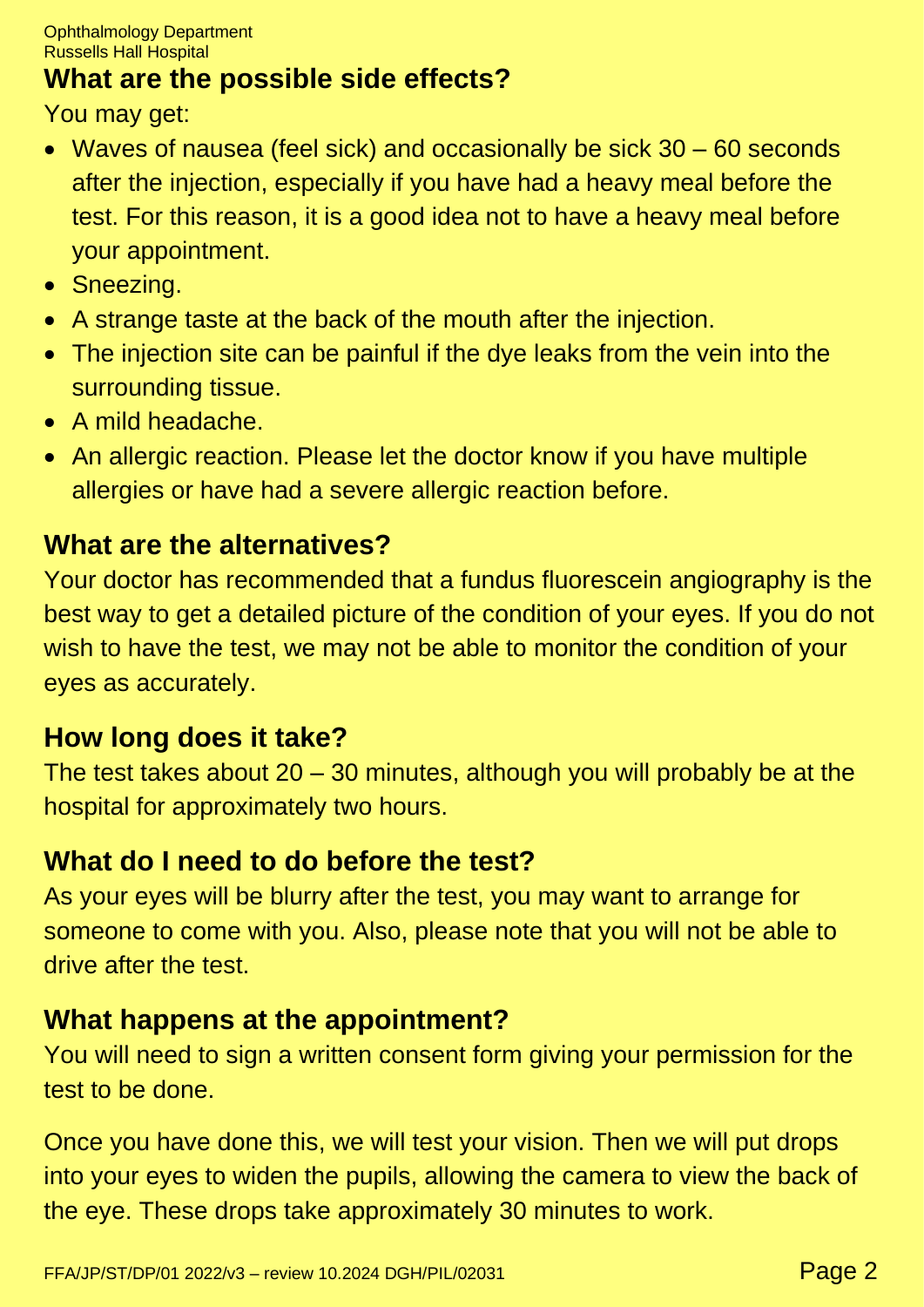Ophthalmology Department Russells Hall Hospital Occasionally, a second dose of drops is needed.

Our medical photographer will start by taking some photographs of your eyes.

The nurse will then give you a small injection of fluorescein dye into a vein in the back of your hand.

The photographer will take a series of flash photographs of your eyes, which will cause some temporary dazzling of your vision.

You will then be able to go home.

#### **How do I get the results?**

Your eye doctor will review the FFA and then you will be sent a follow up appointment letter through the post.

#### **What happens after the test?**

The eye drops will blur your vision for four to six hours after the test. You will also have some dazzling from the flash photography. Therefore, it is advisable to bring someone with you. **Please do not drive.**

The dye will make your skin and urine turn yellowish. Your vision may have a yellowish tinge. These will return to normal in a couple of days.

#### **If you have any questions after reading this leaflet:**

Please contact the **Urgent Referral Clinic** team at Russells Hall Hospital Eye Clinic on **01384 456111 ext. 3633** (9am to 4.30pm, Monday to Friday).

#### **Eye emergency, out of hours**

In case of an eye emergency after the closing hours of the Eye Clinic at Russells Hall (including weekends and bank holidays), please contact:

#### **Birmingham and Midland Eye Centre on 0121 507 4440**

The doctor on call is usually based at the Eye Centre, City Hospital, Dudley Road, Birmingham. They may need to call you back, and if necessary, they will arrange for you to visit them.